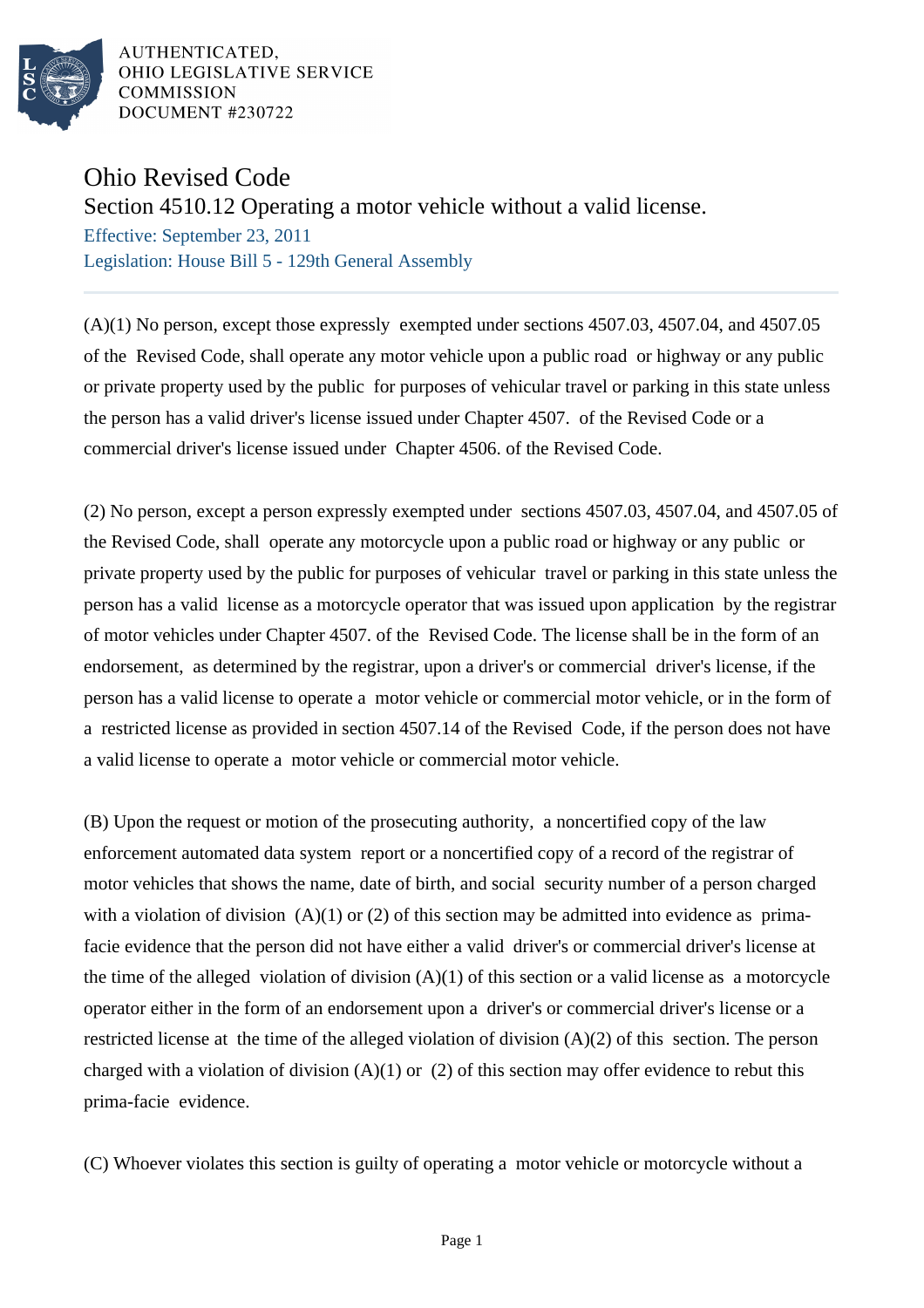

AUTHENTICATED. **OHIO LEGISLATIVE SERVICE COMMISSION** DOCUMENT #230722

valid license and shall be punished as follows:

(1) If the trier of fact finds that the offender never has held a valid driver's or commercial driver's license issued by this state or any other jurisdiction, or, in a case involving the operation of a motorcycle by the offender, if the offender has never held a valid license as a motorcycle operator, either in the form of an endorsement upon a driver's or commercial driver's license or in the form of a restricted license, except as otherwise provided in this division, the offense is an unclassified misdemeanor. When the offense is an unclassified misdemeanor, the offender shall be sentenced pursuant to sections 2929.21 to 2929.28 of the Revised Code, except that the offender shall not be sentenced to a jail term; the offender shall not be sentenced to a community residential sanction pursuant to section 2929.26 of the Revised Code; notwithstanding division (A)(2)(a) of section 2929.28 of the Revised Code, the offender may be fined up to one thousand dollars; and, notwithstanding division (A)(3) of section 2929.27 of the Revised Code, the offender may be ordered pursuant to division (C) of that section to serve a term of community service of up to five hundred hours. The failure of an offender to complete a term of community service imposed by the court may be punished as indirect criminal contempt under division (A) of section 2705.02 of the Revised Code that may be filed in the underlying case. If the offender previously has been convicted of or pleaded guilty to any violation of this section or a substantially equivalent municipal ordinance, the offense is a misdemeanor of the first degree.

(2) If the offender's driver's or commercial driver's license or permit or, in a case involving the operation of a motorcycle by the offender, the offender's driver's or commercial driver's license bearing the motorcycle endorsement or the offender's restricted license was expired at the time of the offense, except as otherwise provided in this division, the offense is a minor misdemeanor. If, within three years of the offense, the offender previously has been convicted of or pleaded guilty to two or more violations of this section or a substantially equivalent municipal ordinance, the offense is a misdemeanor of the first degree.

(D) The court shall not impose a license suspension for a first violation of this section or if more than three years have passed since the offender's last violation of this section or a substantially equivalent municipal ordinance.

(E) If the offender is sentenced under division (C)(2) of this section, if within three years of the